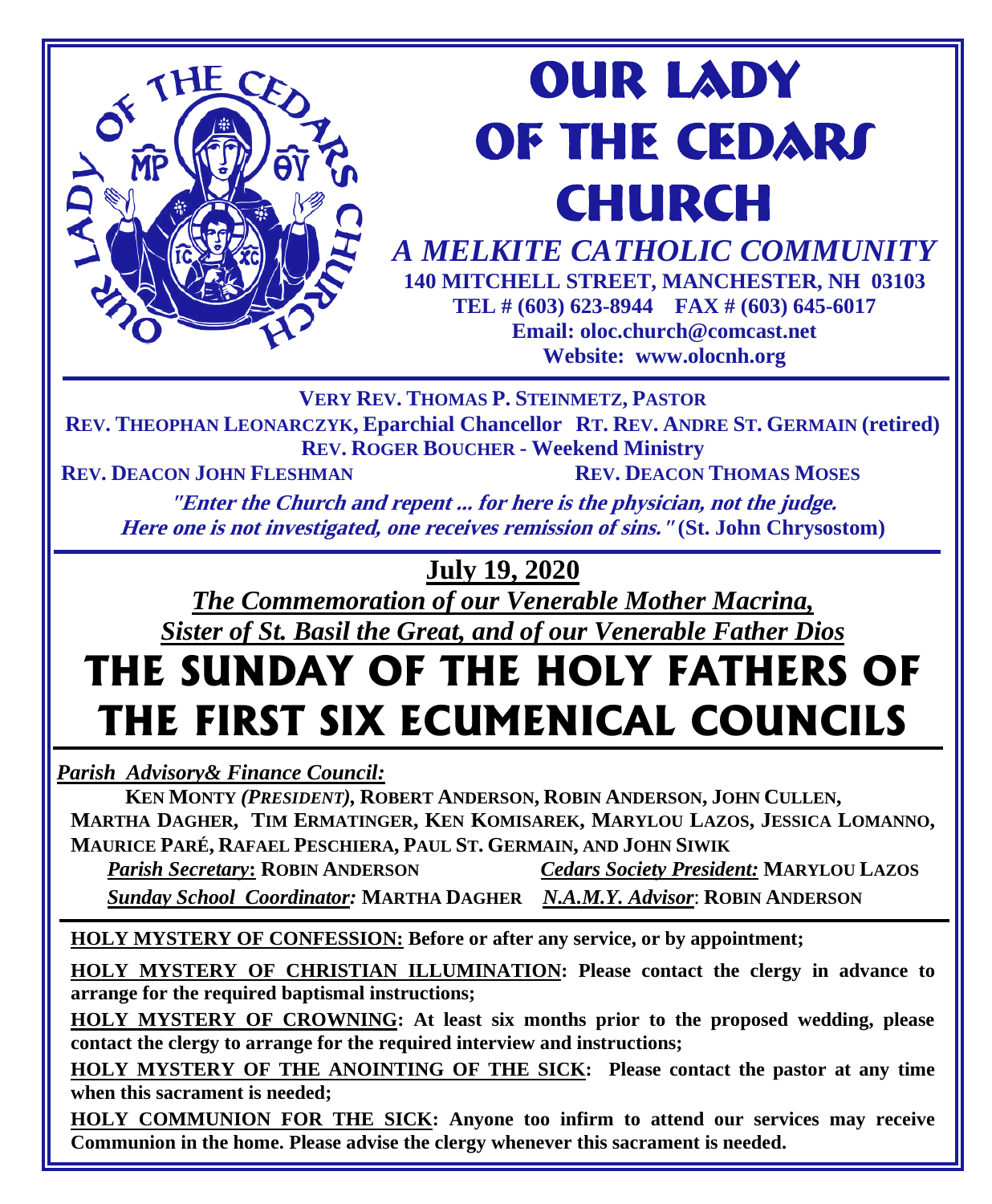## **THE ORDER OF TODAY'S LITURGY**

**The Troparion of the Resurrection** *(6th Tone)* **Page 53**

**The Troparion of the Fathers of the First Six Councils** *(8th Tone)*

O Christ our God, You are infinitely glorified, for You established our Fathers as radiant stars on earth. Through them You led us to the True Faith. O Merciful One, glory to You!

#### **The Troparion of the Dormition of the Theotokos** *(1st Tone):* **Page 16**

#### **Kondakion : "O Never Failing Protectress of Christians": Page 17**

*THE PROKIMENON:*

**BE GLAD IN THE LORD AND REJOICE YOU JUST! EXULT ALL YOU UPRIGHT OF HEART!**

*Happy are those whose faults are taken away, and whose sins are covered! \*

*Today's Readings: Titus 3: 8-15 and Matthew 5:14-19*

## **LITURGY INTENTIONS**

**Saturday, (July 18) 4:30 PM:**

For the repose of Edward Coriaty (35<sup>th</sup>), Julie Flamant (39<sup>th</sup>), **George Baroody, Jack Laliberte (18th), and Hassibe Elias (14th)**



**Sunday (July 19) 10:30 AM: For the repose of Bishop John Elya, B.S.O., Fourth Bishop for the Melkites in the United States (One Year Memorial)**

**Next Saturday (July 25) 4:30 PM:** For the repose of George Saffy (59<sup>th</sup>), Charles Baroody (41<sup>st</sup>), Lucille Holt (35<sup>th</sup>), Joseph Tutundgy (9<sup>th</sup>), and John McHugh (6<sup>th</sup>)

> **Next Sunday (July 26) 10:30 AM: For the repose of John Steinmetz (35 Anniversary) By his son Fr. Tom, and Family**

**For the health and salvation of Sophia Thoman, by Eric Thoman**



In the readings today, both Paul and Christ are urging people to live in a faith relationship with God so that they might experience dynamic freedom and salvation. That faith must be expressed in the attitudes and actions of one's life. Faith opens the door to a transforming relationship with God. We need priests top help us keep moving in that direction in our Christian lives. Have you ever considered that ministry for yourself? Have you encouraged others to it? Have you prayed for more vocations? That in itself is an act of faith.

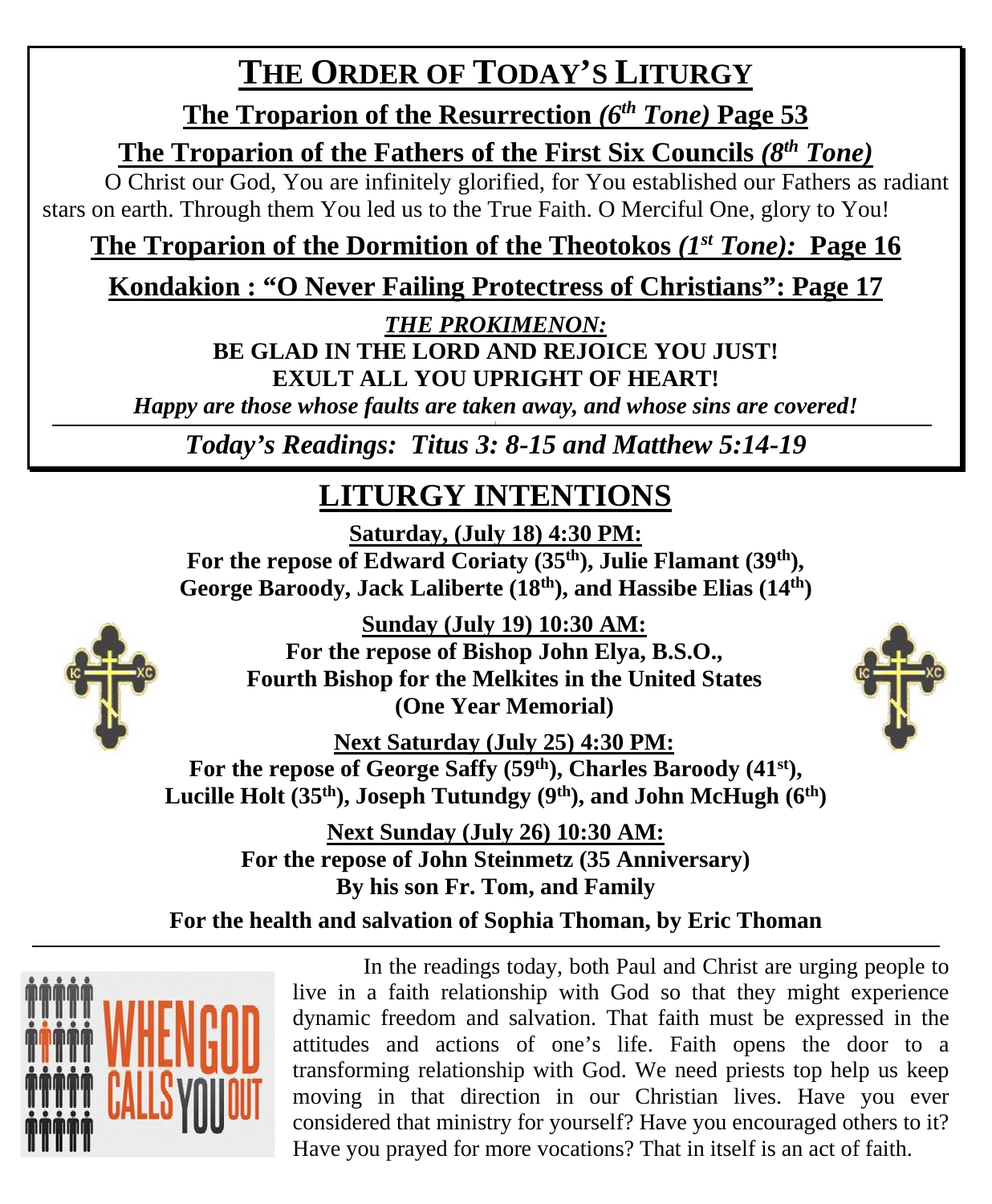## **The Blessing of Cars**

July 20 is the feast of the Holy Prophet Elijah. Remembering that Elijah was taken up into heaven in a fiery chariot, we have the tradition of blessing all vehicles of travel. In anticipation of the feast, we will have the prayer of blessing of automobiles outside in the parking lot after the Divine Liturgy on Sunday.



#### **MAHRAJAN 2020: WE ARE REALLY COOKING NOW HERE IS HOW YOU CAN HELP!**

- **Sponsor a food item!**
- **Place a message of memorial in the Mahrajan book - \$100/page!**
- **Help with food preparation: Wednesday, July 29 at 6:00 PM we are skewering lamb in the church hall, and really need your help!**

## **Livestreamed Services:**

Sunday beginning at 9:45 AM, Tuesday at 7:00 PM. They can be found at<https://www.facebook.com/OurLadyoftheCedars/> or [https://www.facebook.com/OurLadyoftheCedars/live/.](https://www.facebook.com/OurLadyoftheCedars/live/)

# **Our Lady of the Cedars Church On-Line Bible Study**

*With Deacon Thomas Moses*

**Date:** Every Thursday Evening through August 13, 2020 **Time:** 7:00 pm-7:30 pm **Location:** Zoom Conference Room **Join Zoom Meeting:** <https://us02web.zoom.us/j/6033684154> **Meeting ID:** 603 368 4154 **Password:** 354554

**Topic:** Each Thursday evening, during the summer months, we will look at the Epistle reading for the coming Sunday together. The Bible study will be both informative and devotional. Please bring a journal or notebook and a Bible.

#### **Attendance Last Saturday 4:30 PM: 30 Sunday 10:30 SAM: 69 Last Weekend's Collection: \$ 1,051. 00**

*The average Sunday envelope donation: \$40.* **00** *The balance on our mortgage is: \$52,319.* **91**

|                |                   | <b>SERVICES FOR THE WEEK</b>                      |
|----------------|-------------------|---------------------------------------------------|
| Tues., July 21 | 7:00 PM           | Divine Liturgy: Feast f St. Mary Magdalene        |
| Sat., July 25  | 4:30 PM           | Divine Liturgy: The Eighth Sunday after Pentecost |
| Sun., July 26  | $9:45 \text{ AM}$ | <b>Sunday Orthros</b>                             |
| Sun., July 26  | 10:30 AM          | Divine Liturgy: The Eighth Sunday after Pentecost |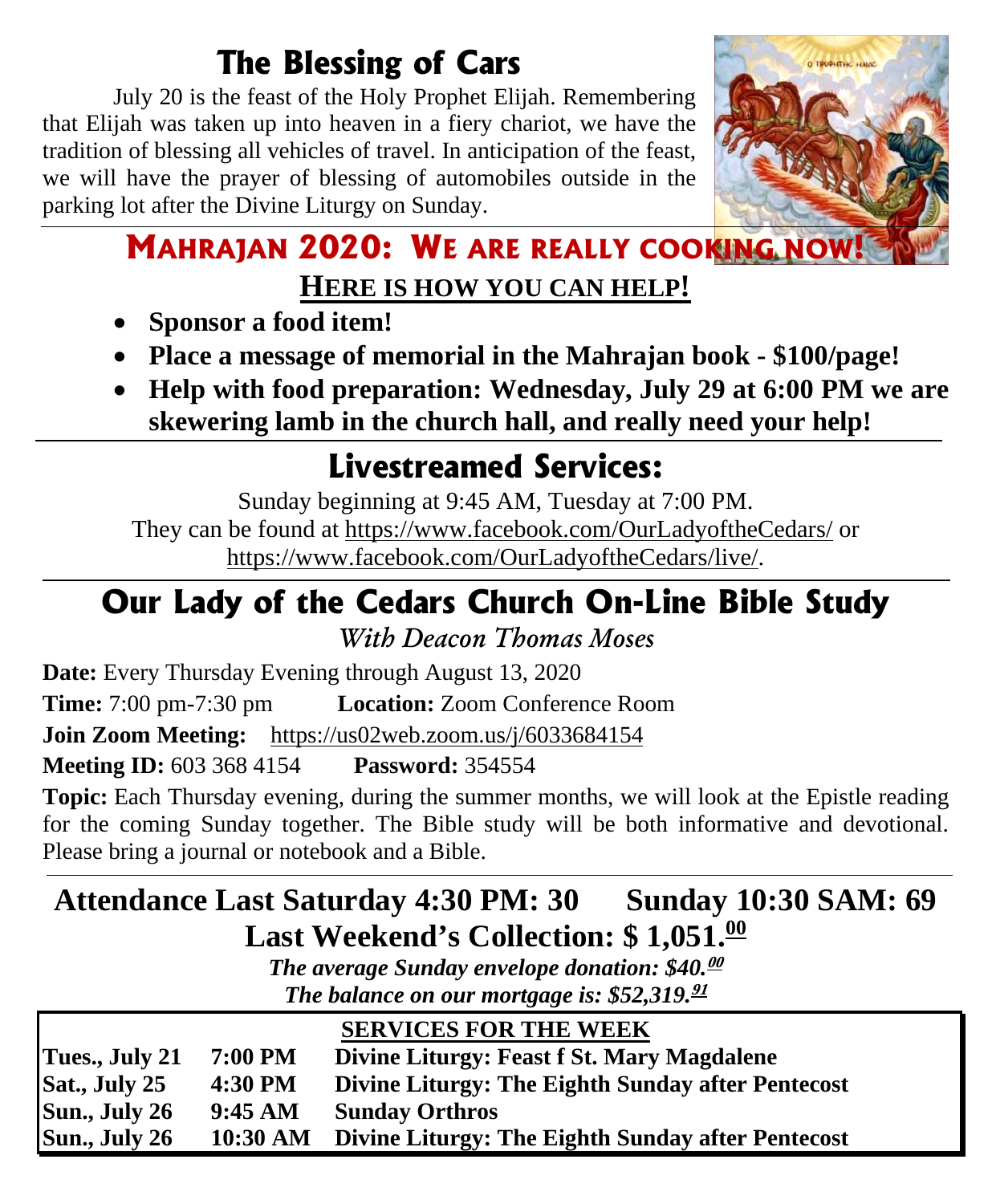#### **The Holy Fathers of the First Six Ecumenical Councils**



 We venerate today the Fathers of the first six Ecumenical Councils because Christ has established them as "lights upon the earth, guiding us to the true Faith." The fact that the  $7<sup>th</sup>$ Ecumenical Council (Nicea II in the year 787) is not commemorated today testifies to the antiquity of today's celebration. The Ecumenical Councils are the highest authority in the Church. Such Councils, guided by the grace of the Holy Spirit, and accepted by the Church, are infallible. The Church's conciliar definitions of dogma, based upon the preaching of the Apostles and the doctrine of the Fathers, have established one faith for the Church. Such definitions always begin with the Apostolic formula: "It seemed good to the Holy Spirit and to us..." (Acts 15: 28).

The Ecumenical Councils were always convened for a specific reason: to combat false opinions and heresies, and to clarify

the Church's teaching. The Church, in expounding its dogmas, is dealing with the concerns of a given historical moment, "not revealing everything in haste and thoughtlessly, nor indeed, ultimately hiding something" (St Gregory the Theologian).

**The Council of Nicaea in 325:** The 318 Holy Fathers of the First Ecumenical Council are spoken of in Canon I of Trullo as having: "with unanimity of faith revealed and declared to us the consubstantiality of the three Persons of the Divine nature and, ... instructing the faithful to adore the Father, Son, and Holy Spirit with one worship, they cast down and dispelled the false teaching about different degrees of Divinity."

**The Council of Constantinople in 381:** The 150 Holy Fathers of the Second Ecumenical Council left their mark on the theology of the Church concerning the Holy Spirit, "repudiating the teaching of Macedonius, as one who wished to divide the inseparable Unity, so that there might be no perfect mystery of our hope."

**The Council of Ephesus in 431:** The 200 God-bearing Fathers of the Third Ecumenical Council expounded the teaching that "Christ, the Incarnate Son of God is One." They also confessed that "she who bore Him without seed was the spotless Ever-Virgin, glorifying her as truly the Mother of God.

**The Council of Chalcedon in 451:** The 630 Holy Fathers of the Fourth Ecumenical Council decreed that "the One Christ, the Son of God... must be glorified in two natures."

**II Council of Constantinople in 533**: The 165 God-bearing Holy Fathers of the Fifth Ecumenical Council "in synod anathematized and repudiated Theodore of Mopsuestia (the teacher of Nestorius), and Origen, and Didymus, and Evagrius, renovators of the Hellenic teaching about the transmigration of souls and the transmutation of bodies and the impieties they raised against the resurrection of the dead."

**III Council of Constantinople in 680:** The 170 Holy Fathers of the Sixth Ecumenical Council "taught that we ought to confess two natural volitions, or two wills [trans. note: one divine, and the other human], and two natural operations (energies) in Him Who was incarnate for our salvation, Jesus Christ, our true God."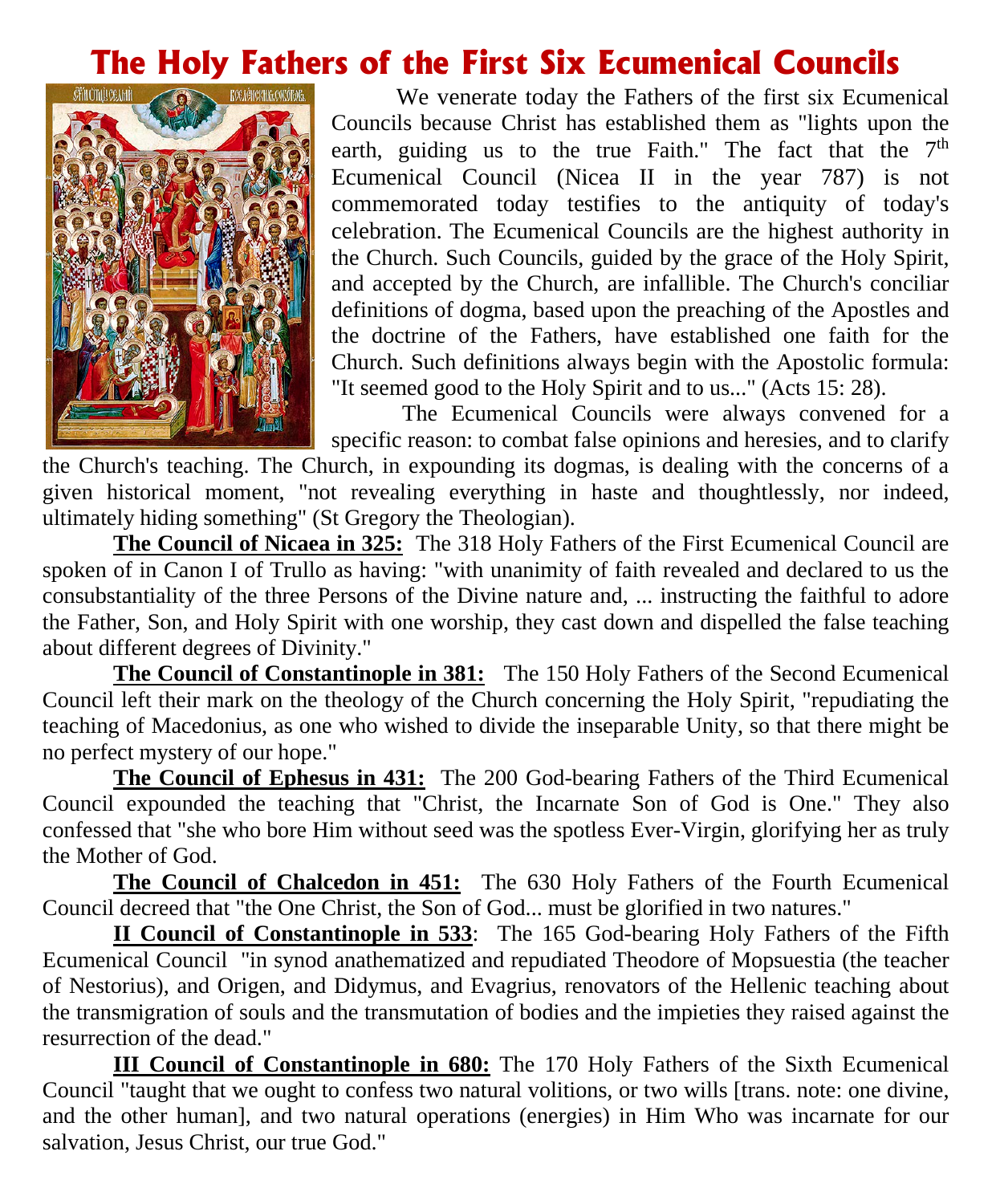#### **July 22: The Holy Myrrh-Bearer and Equal to the Apostles, Mary Magdalene**

On the banks of Lake Genesaret (Galilee) was the small city of Magdala, the remains of which have survived to our day. Now only the small village of Mejhdel stands on the site. From her came the women known to us in the Gospels as Mary Magdalene.

The Gospel tells us nothing of Mary's younger years, but Tradition informs us that Mary of Magdala was young and pretty and led a sinful life. It says in the Gospels that the Lord expelled seven devils from Mary (Luke. 8:2). From the moment of her healing Mary led a new life and became a true disciple of the Savior.



The Gospels tell us that Mary followed after the Lord when He went with the Apostles preaching in the cities and villages of Judea and Galilee. Together with the pious women Joanna, wife of Choza (steward of Herod), Susanna and others, she served Him from her own possessions (Luke 8:1-3) and shared with the Apostles the evangelic tasks in common with the other women. At the time of the Lord's crucifixion she remained fearlessly at the Cross together with the Mother of God and the Apostle John, was a witness to his burial and according to the Gospel of St. John was the first to witness the Risen Christ, and the first to be sent to tell the Good News.

When the Apostles departed from Jerusalem to preach to all the ends of the earth, Mary Magdalene also went with them. A daring woman, whose heart was full of reminiscence of the Resurrection, she went beyond her native borders and went to preach in pagan Rome. Everywhere she proclaimed to people about Christ and His teaching. When many did not believe that Christ is risen, she repeated to them what she had said to the Apostles on the radiant morning of the Resurrection: "I have seen the Lord!" With this message she went all over Italy.

It is said that in Italy, Mary Magdalene visited Emperor Tiberias (14-37 A.D.) It was the custom to present a gift when visiting the Emperor. Rich and influential people brought expensive gifts whereas the poor offered whatever they could afford. Mary Magdalene took an egg to the Emperor's palace and handed it to Tiberius Caesar with the greeting: "Christ is risen!"

Tiberius Caesar, naturally, could not believe what he heard and responded to her: "How could anyone ever rise from the dead? It is as impossible as that white egg to turn red." While Tiberius was speaking these words, the egg in the hand of Mary Magdalene began changing color until it finally became bright red. Mary Magdalene then went on to explain to Tiberius Caesar that the now-red egg symbolized life rising from a sealed chamber, a symbol that would have been understandable to a pagan Roman. Thus the Paschal greeting -- in universal Christendom, both East and West -- has ever since remained "Christ is risen!" and it became traditional for Christians throughout the world to color eggs in red.

According to Church Tradition, she remained in Rome for a number of years then moved to Ephesus where she finished her earthly life and was buried. Her holy relics were transferred in the ninth century to Constantinople, and placed in the monastery Church of St Lazarus. In the era of the Crusader campaigns they were transferred to Italy and placed at Rome under the altar of the Lateran Cathedral. Part of the relics of Mary Magdalene are said to be in Provage, France near Marseilles, where over them at the foot of a steep mountain a splendid church is built in her honor.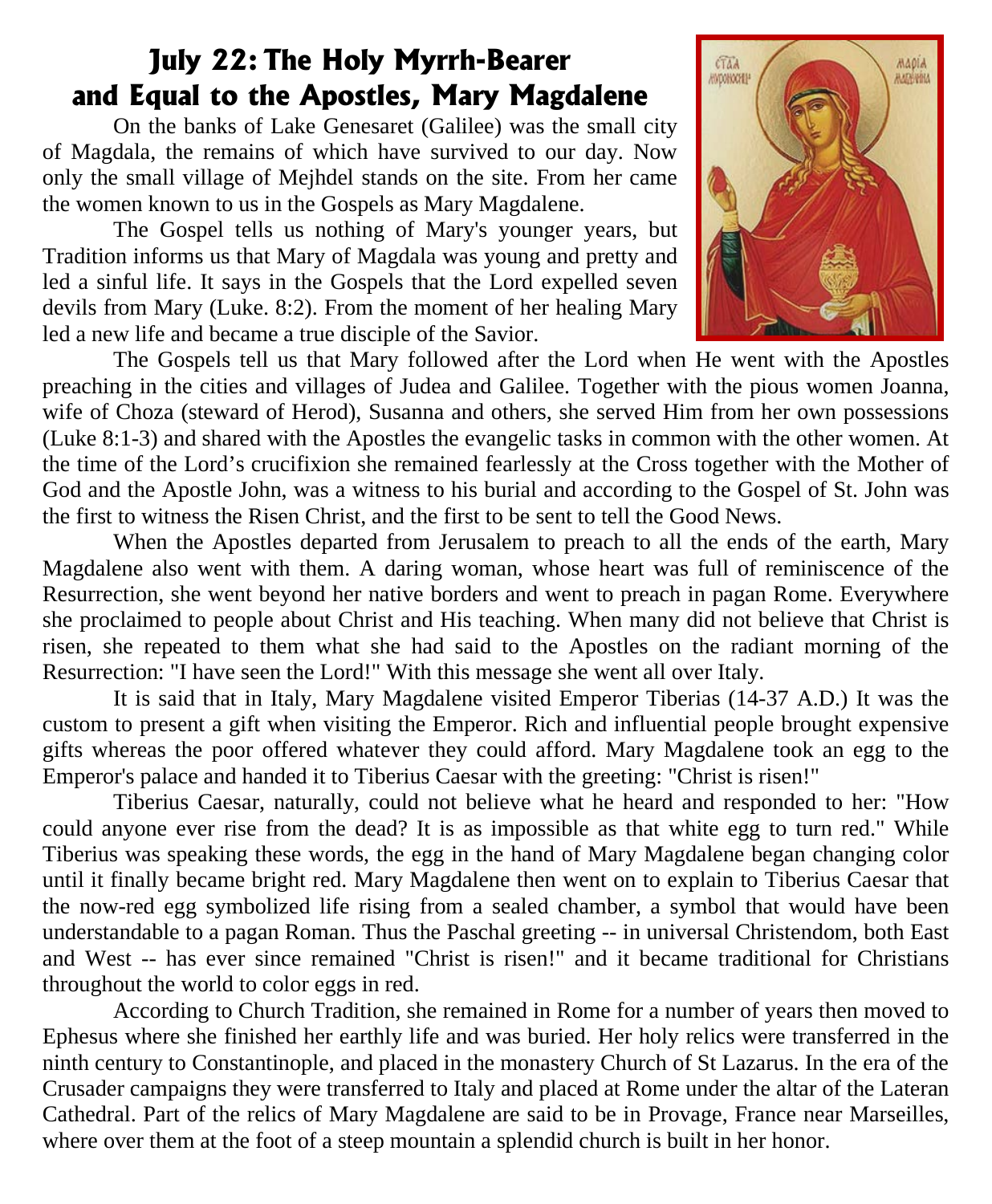

# **"Peter Has Spoken Through Leo!"**

ON THREE SUNDAYS EACH YEAR Byzantine Churches commemorate the fathers of the seven great councils of the first millennium. The first ecumenical council (Nicaea I) is remembered on the Sunday after the Feast of the Ascension and the seventh (Nicaea II) on the Sunday nearest to October 11. The first six councils are recalled together on the Sunday following July 13, the feast of the fourth council (Chalcedon).

#### **The Importance of Councils**

The council – whether a local or regional synod or an ecumenical assembly – reflects a basic understanding of Church in the Christian East. The Church is the "communion in the Holy Spirit," a community infused with the life-giving presence of the Spirit of God. Councils reflect this image of the Church as a community. The council is a true image of the Church when it is imbued with and dependent on the grace of the Holy Spirit.

The first ecumenical council, Nicaea I (AD 325) was called by the Emperor Constantine the Great to assure religious unity in the empire (the "oecumene"). All the bishops of the empire were called to participate in this and subsequent councils as successors of the Apostles, entrusted with the teaching ministry by Christ. Together the bishops speak to and for all the local Churches. The agreement of the bishops, ratified by the "Amen" of the faithful, expresses the voice of the Holy Spirit in the Church.

The seven councils we commemorate liturgically are particularly remembered for their role in clarifying the Church's teaching on the Trinity and the Incarnation, the basis of all other doctrines, in the face of numerous controversies in the now free Churches of the Roman Empire. The councils sought to render the teachings of these mysteries scattered through the New Testament in the precise terms of Greek philosophy current in the empire. They succeeded in doing so, but were not as successful in expressing these teachings in ways accessible to those Churches outside that culture. Thus the fifth-century Councils of Ephesus and Chalcedon contributed to lasting divisions in the Churches of the East.

#### **The Problem of Chalcedon**

Like other councils, the Council of Chalcedon dealt with both theological and political issues. The main theological issue was how to express the mystery of Christ's incarnation in the face of the Monophysitism taught by Eutyches, an influential priest in Constantinople and a disciple of St Cyril of Alexandria. At its second session the Council adopted the concept "two natures in one Person," employed by Pope St. Leo the Great in a letter to Flavian, the archbishop of Constantinople. When the letter was read to the bishops, they replied, "*This is the faith of the fathers! This is the faith of the Apostles! So we all believe! Thus the Orthodox believe! Anathema to him who does not thus believe! Peter has spoken thus through Leo!***"**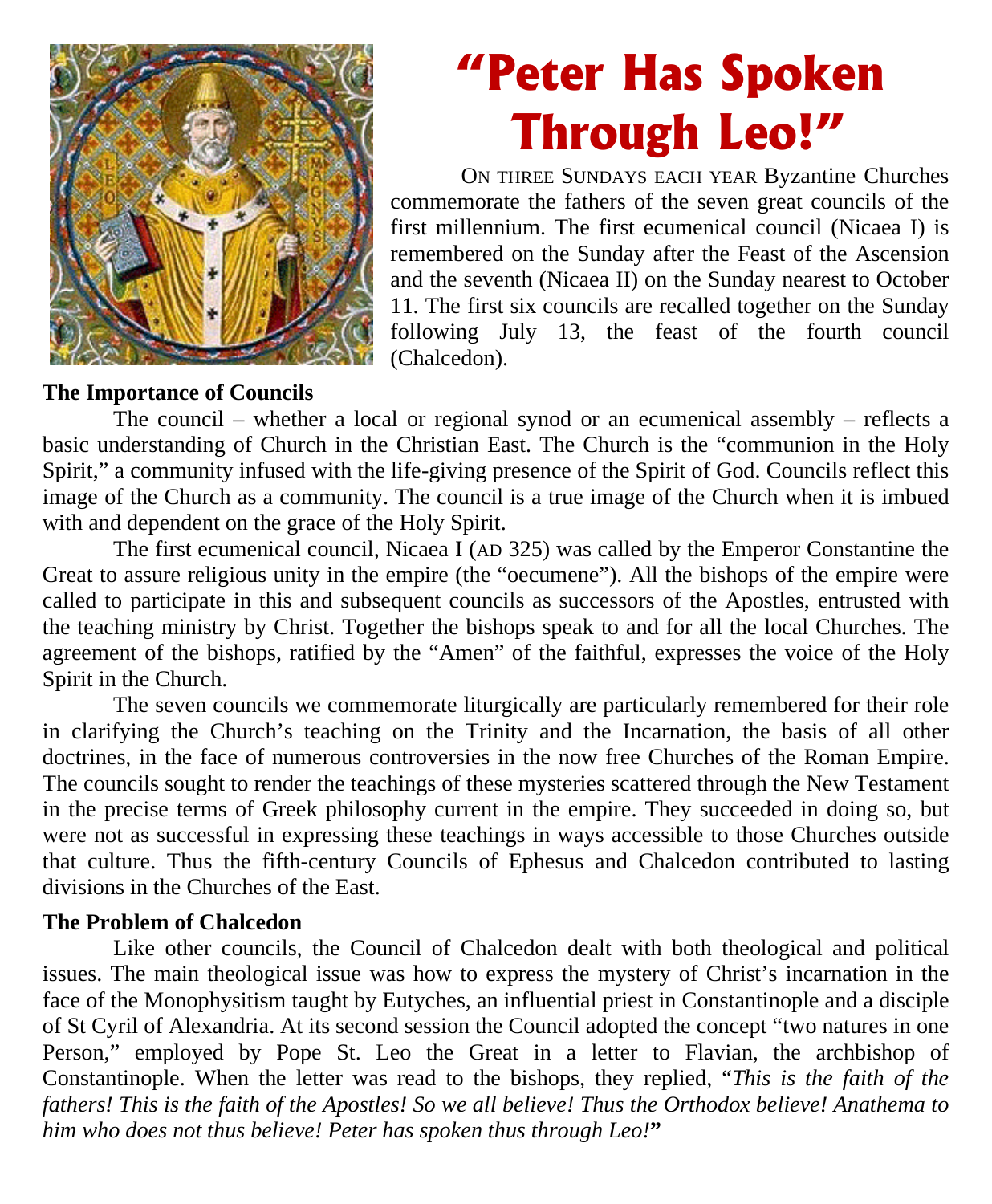

#### **July 20: THE HOLY PROPHET ELIJAH**

The Holy Prophet Elijah is one of the greatest of the prophets and was born in Tishba of Gilead into the Levite tribe c. 900 BC. During this time the Israelite nation had fallen away from the faith in the One God and worshipped pagan idols, under the impious king Jereboam. Jezebel, the wife of King Ahab, was devoted to idol worship. She persuaded her husband to build a temple to the pagan god Baal, which led many Israelites away from the worship of the true God.

Beholding the ruin of his nation, the Prophet Elijah began to denounce King Ahab for impiety, and exhorted him to repent and turn to the God of Israel. The king would not listen to him. The Prophet Elijah then declared to him, that as punishment there would be neither rain nor dew upon the ground, and the drought

would cease only by his prayer. The heavens were closed for three and a half years, and there was drought and famine throughout all the land.

After the end of three years of drought the Merciful Lord sent the prophet to appear before King Ahab, and promised to send rain upon the earth. The Prophet Elijah told the king to order all of Israel to gather upon Mount Carmel, and also the priests of Baal. When the nation had gathered, the Prophet Elijah proposed that two sacrificial altars be built: one for the priests of Baal, and the other for the Prophet Elijah who served the True God.

The Prophet Elijah told the pagan priests to call on their gods to consume the sacrificial animals with fire, and he would call on his. Whichever was first to send fire on the sacrifice would be acknowledged as the true God. The prophets of Baal called out to their idol from morning till evening, but the heavens were silent. Towards evening the holy Prophet Elijah built his sacrificial altar from twelve stones, the number of the tribes of Israel. He placed the sacrifice upon the wood, gave orders to dig a ditch around the altar and commanded that the sacrifice and the wood be soaked with water. When the ditch had filled with water, the prophet turned to God in prayer. Through the prayer of the prophet fire came down from heaven and consumed the sacrifice, the wood, and even the water. The people fell down to the ground, crying out: "Truly, the Lord is God!" Then the Prophet Elijah had all the pagan-priests of Baal put to death, and he began to pray for rain. Through his prayer the heavens opened and rain fell, soaking the parched earth.

King Ahab acknowledged his error and repented of his sins, but his wife Jezebel threatened to kill the prophet of God. The Prophet Elijah fled into the Kingdom of Judea and, after a 40 day journey arrived at Mount Horeb, and settled in a cave. Because of his fiery zeal for the glory of God the Prophet Elijah was taken up alive into Heaven in a fiery chariot.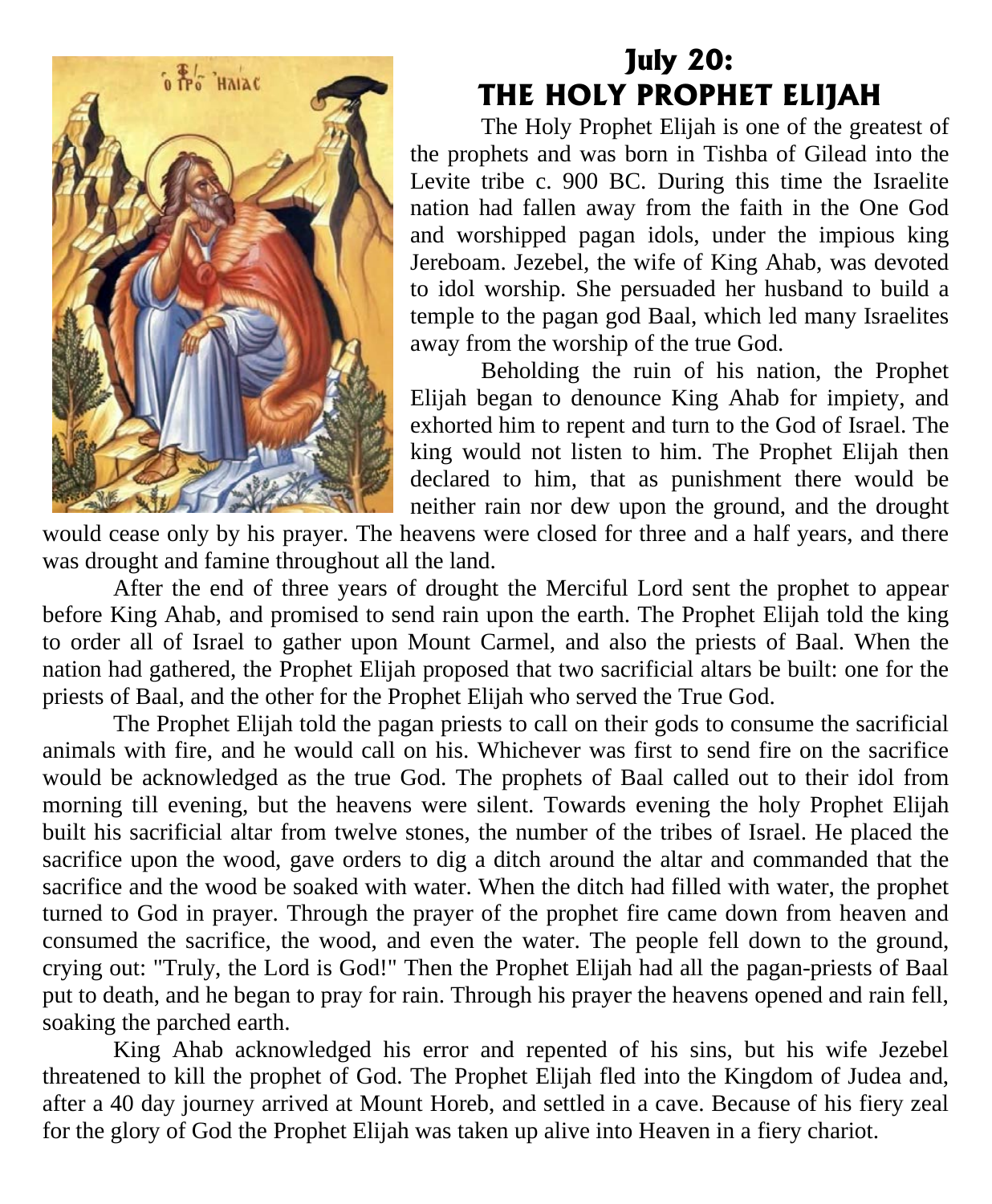*Please remember* to pray for the health and protection of Genevieve Allen, Donna Andruskiewicz, Olivia Aragon, Erin Baroody, Michael Baroody, Anthony Blando, Helena Burkush, Fr. Michael Carl, Danielle Caron, Michael Cavanaugh, Meghan Connors, Sarah Dagher, Sher Farrow, Julie Fregeau, Peter Fregeau, John Gallagher, Marguerite Ganem, Mary Ann Garvey, Loretto Gauvin, Arthur Goldberg, Bonnie Gomez, Laurice Haddad, Nick Haddad, Lucille Harper, Laura Jorba, Leila Khoury, Shirley Lanoue, Sarah Lavery, Susan Latvis, Diana Lebel, Haley Lesmerises, Ramona Matias, Susan Merrill, Maria Moser, Joanne Nader, Mimi Nasser, Alfred Nasr, Afef Nasr, Jessica Nehme, Raymond Nehme, Samira Nehme, Stefan Notter, Steven O'Leary, Ellen Osgood, Richard J. Palazollo II, Alice Paymant, Marco Enrique Peschiera, MaryJo Pond, Noreen Pond, Ellen Powell, Michael Proulx, Sheila Quinn, Daniel Quintal, Deborah Roberts, Julia Rose, Fr. Andre St. Germain, Kara Salvas, Barbara Schultz, Iris Angelina Velasquez, Gina Walcott, Catherine Waldron, George Webber, Martha Webber, Angela Wise, and Marilyn Whitmore.

**If you are visiting our church,** our parish family is delighted to welcome you here! If you would like to know more about the Melkite Catholic Church, check out the brochure entitled "Welcome to this Holy House," located on the table in the back of the church.

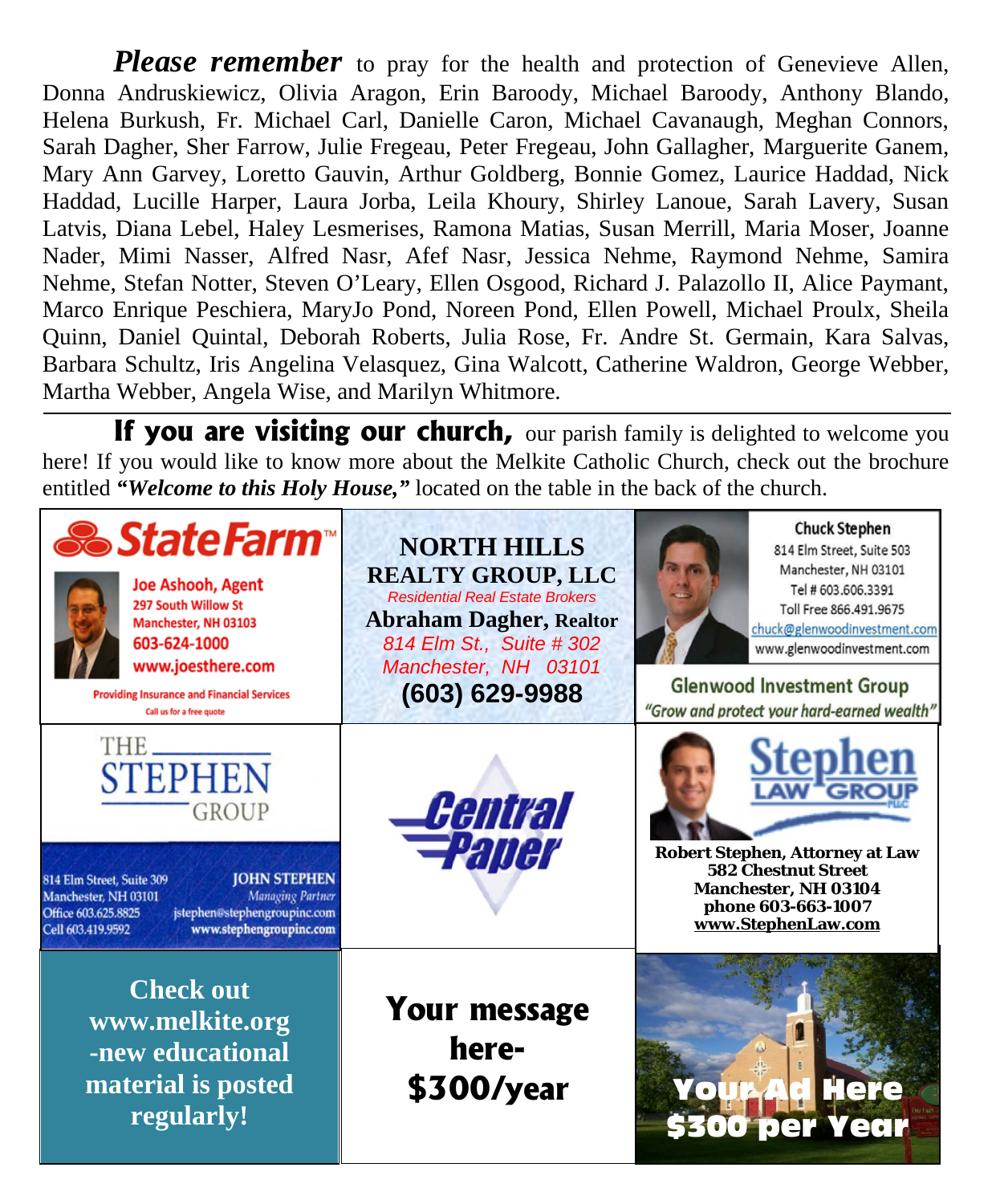#### **Today's Readings:**

#### **A Reading from the Epistle of St. Paul to Titus (3:8-15)**

 My son Titus, this saying is true, and in this matter I want to insist that those who believe in God be careful to excel in good works; these are good and useful to people. But avoid foolish controversies and genealogies and quarrels, and disputes about the Law, for they are useless and futile. Avoid a factious man after warning him one or twice, knowing that such a man is perverted and sins, since he is condemning himself.

When I send Artemas or Tychicus to you, make every effort to meet me at Nicopolis, for I have decided to spend the winter there. Help Zenas the lawyer and Apolos on their way, taking care that they lack nothing. And let our people also learn to excel in good works, in order to help cases of urgent need so that they may not be unfruitful. All my companions greet you. Greet those who love us in the faith. The grace of God be with all of you. Amen.

**الرسالة (تیطس :3 8 15-)**

يا ولدي تيطس، صـادقٌ القول، وأُريد ان تُقرِّرَ هذة الامور ، حتى يكونَ الذينَ آمنوا باللهِ ذوي اهتمامٍ في القيامِ بالأعمال الصالحة. فهذه هي الحسنةُ والنافعةُ للناس. أَما المباحثاتُ السخيفةُ والانساب، والخصوماتُ والمماحكاتُ على الناموسِ فأجتنبها، فانها غيرُ نافعةٍ وباطلة. ورجلُ البدعة، بعدَ الانذارِ أولاً وثانياً، أعرض عنه، عالماً ان مثلَ هذا قد زاغ، وهو في الخطيئةِ يقضـي هو نفسه علـى نفسه. متـى ارسلتُ البكَ أَرتماسَ او تيخيكسَ بادر ان تأْتيني الى نيكوبولس. لأني عوَّلتُ ان أشتوَ هناك. اما زيناسُ معلَّمُ الناموسِ وأَبُلَّس، فجّْهِزِهُما باعتناءٍ لئلا يُعوزَهما شيء. وليتعلَّم ذوونا ايضاً ان يقوموا بالأعمال الصالحةِ للحاجاتِ الضرورية، حتى لا يكونوا بدونِ ثمر . يُسلّمُ عليك جميعُ الذين معي. سَلّم على الذين يُحبُّوننا في الايمان. النعمةُ معكم  $\overline{\phantom{a}}$ اجمعین. آمین